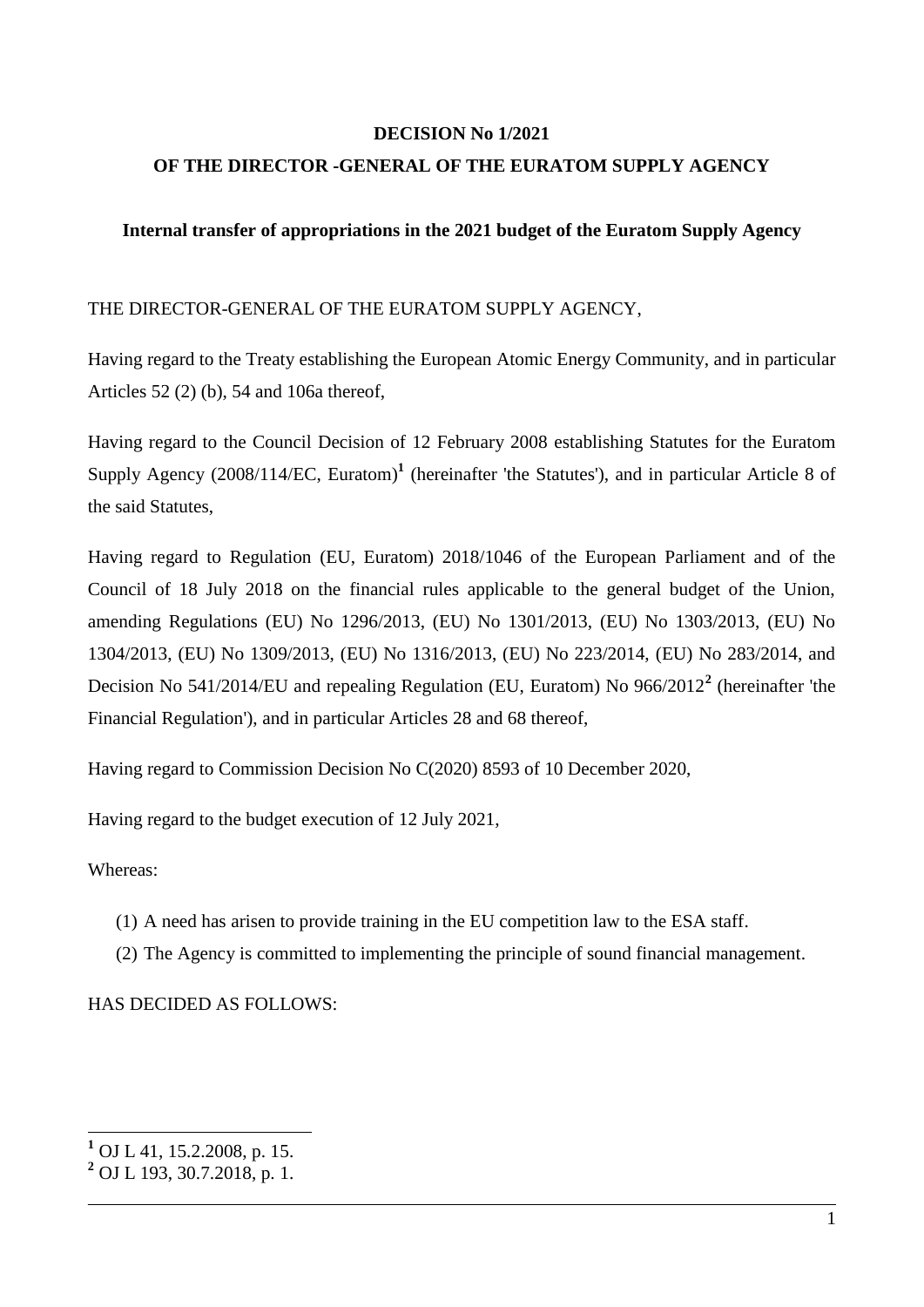#### *Article 1*

The internal transfer within Title II of the amount of EUR 5 000 from Article 252 to Article 255 within Chapter 25 "Expenditure on formal and other meetings" of the Agency's statement of expenditure, as set out in the Annex, is hereby approved.

#### *Article 2*

This Decision shall enter into force on the day of its adoption.

#### *Article 3*

Copy of this Decision shall be communicated, upon its adoption, to the European Commission.

Done at Luxembourg, 23 July 2021

*The Director General*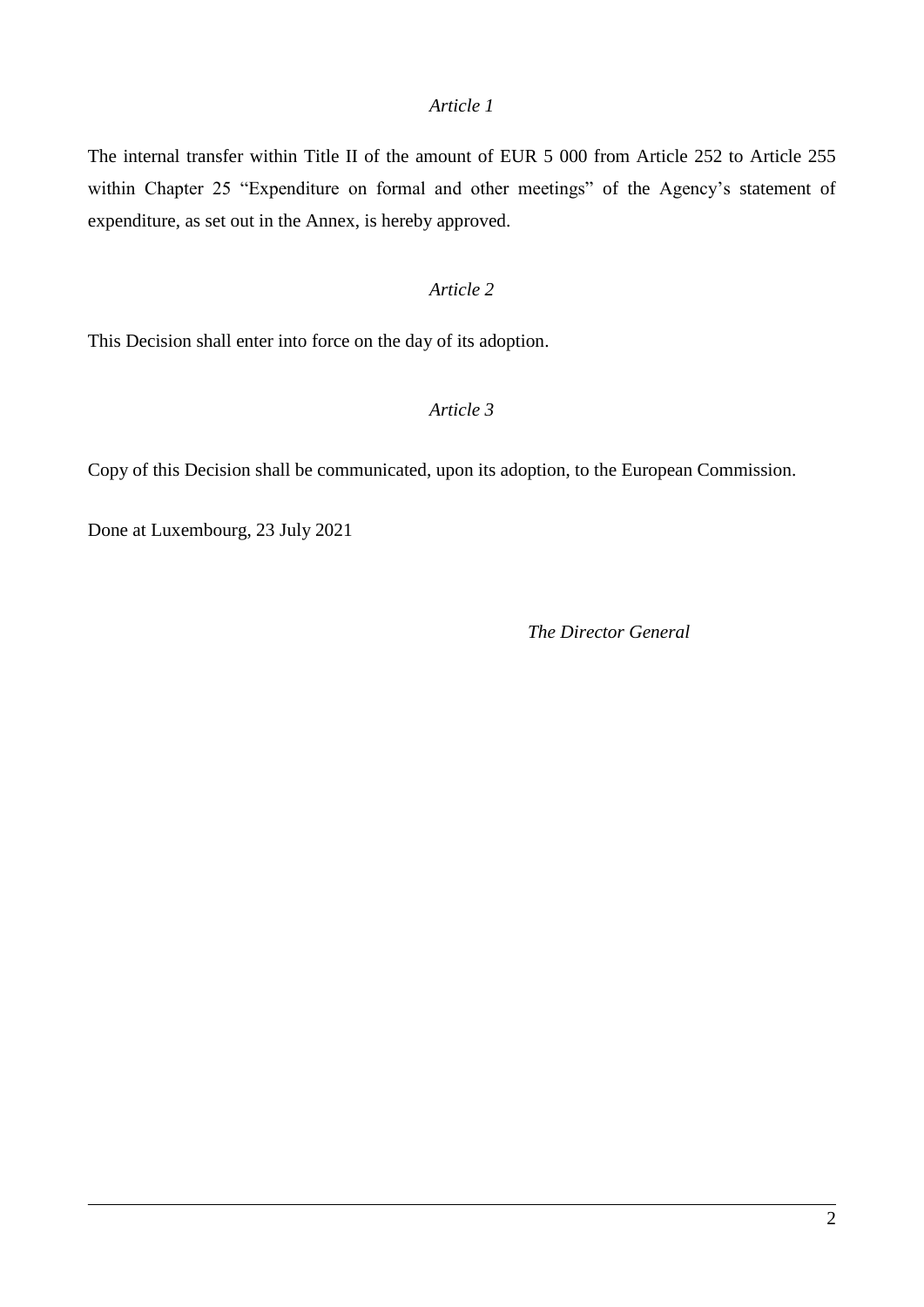# EURATOM SUPPLY AGENCY BUDGET 2021 INTERNAL TRANSFER No. 1 (based on budget execution of 22/07/2021)

## **STATEMENT OF REVENUE**

|                |                           | <b>New amount</b><br><b>Budget 2021</b> | Internal Transfer<br>$1/2021^{(1)}$ | Budget $2021^{(2)}$ |                                                                                      |
|----------------|---------------------------|-----------------------------------------|-------------------------------------|---------------------|--------------------------------------------------------------------------------------|
| Title          | <b>Heading</b>            |                                         |                                     |                     | <b>Comments</b>                                                                      |
| <b>Chapter</b> |                           |                                         |                                     |                     |                                                                                      |
| <b>Article</b> |                           |                                         |                                     |                     |                                                                                      |
| <b>Item</b>    |                           |                                         |                                     |                     |                                                                                      |
|                | 1 EU contribution         |                                         |                                     |                     |                                                                                      |
|                | 100 EU contribution       | 210.000,00                              | 0,00                                | 210.000,00          |                                                                                      |
|                | Article 100 - Total       | 210.000,00                              | 0,00                                | 210.000,00          |                                                                                      |
|                | Chapter 10 - Total        | 210.000,00                              | 0,00                                | 210.000,00          |                                                                                      |
|                | Title 1 - Total           | 210.000,00                              | 0,00                                | 210.000,00          |                                                                                      |
|                |                           |                                         |                                     |                     |                                                                                      |
|                | 5 Administrative activity |                                         |                                     |                     |                                                                                      |
|                | 520 Bank interest         | 0,00                                    | 0,00                                | 0,00                | This item is intended to record revenue from bank interest on the Agency's accounts. |
|                |                           |                                         |                                     |                     |                                                                                      |
|                | Article 520 - Total       | 0,00                                    | 0,00                                | 0,00                |                                                                                      |
|                | Chapter 52 - Total        | 0,00                                    | 0,00                                | 0,00                |                                                                                      |
|                | Title 5 - Total           | 0,00                                    | 0,00                                | 0,00                |                                                                                      |
|                |                           |                                         |                                     |                     |                                                                                      |
|                | <b>TOTAL</b>              | 210.000,00                              | 0,00                                | 210.000,00          |                                                                                      |

### **STATEMENT OF EXPENDITURE**

|                |                                                                                                                                                     | <b>New amount</b>  | <b>Internal Transfer</b> | Budget 2021 <sup>(2)</sup> |                                                                                                                                                                                                                                                                                                                                                                                                                                                                                                                                                                                                                     |
|----------------|-----------------------------------------------------------------------------------------------------------------------------------------------------|--------------------|--------------------------|----------------------------|---------------------------------------------------------------------------------------------------------------------------------------------------------------------------------------------------------------------------------------------------------------------------------------------------------------------------------------------------------------------------------------------------------------------------------------------------------------------------------------------------------------------------------------------------------------------------------------------------------------------|
|                |                                                                                                                                                     | <b>Budget 2021</b> | $1/2021^{(1)}$           |                            |                                                                                                                                                                                                                                                                                                                                                                                                                                                                                                                                                                                                                     |
| <b>Title</b>   | <b>Heading</b>                                                                                                                                      |                    |                          |                            | <b>Comments</b>                                                                                                                                                                                                                                                                                                                                                                                                                                                                                                                                                                                                     |
| <b>Chapter</b> |                                                                                                                                                     |                    |                          |                            |                                                                                                                                                                                                                                                                                                                                                                                                                                                                                                                                                                                                                     |
| <b>Article</b> |                                                                                                                                                     |                    |                          |                            |                                                                                                                                                                                                                                                                                                                                                                                                                                                                                                                                                                                                                     |
| <b>Item</b>    |                                                                                                                                                     |                    |                          |                            |                                                                                                                                                                                                                                                                                                                                                                                                                                                                                                                                                                                                                     |
|                | 1 Staff                                                                                                                                             |                    |                          |                            |                                                                                                                                                                                                                                                                                                                                                                                                                                                                                                                                                                                                                     |
|                | 13 Missions and duty travel<br>130 Mission expenses, travel and other incidental expenses                                                           |                    |                          |                            |                                                                                                                                                                                                                                                                                                                                                                                                                                                                                                                                                                                                                     |
|                | 1300 Mission expenses, travel and other incidental expenses                                                                                         | 14.000,00          | 0,00                     |                            | 14.000,00 This appropriation is intended to cover expenditure on transport costs, daily subsistence<br>allowances and the ancillary or exceptional expenses incurred by statutory staff while on<br>mission in the interest of the service, in accordance with the provisions of the Staff<br>Regulations of officials of the European Union.                                                                                                                                                                                                                                                                       |
|                | Article 130                                                                                                                                         | 14.000,00          | 0,00                     | 14.000,00                  |                                                                                                                                                                                                                                                                                                                                                                                                                                                                                                                                                                                                                     |
|                | Chapter 13 - Total                                                                                                                                  | 14.000,00          | 0,00                     | 14.000,00                  |                                                                                                                                                                                                                                                                                                                                                                                                                                                                                                                                                                                                                     |
|                |                                                                                                                                                     |                    |                          |                            |                                                                                                                                                                                                                                                                                                                                                                                                                                                                                                                                                                                                                     |
|                | 17 Entertainment and representation expenses<br>170 Representation expenses for staff<br>1700 Representation expenses, events and internal meetings | 1.000,00           | 0,00                     |                            | 1.000,00 This appropriation is intended to cover the cost officially incurred by persons officially<br>representing the Agency including costs incurred for miscellaneous receptions and                                                                                                                                                                                                                                                                                                                                                                                                                            |
|                |                                                                                                                                                     | 15.000,00          | 0,00                     | 15.000,00                  | internal meetings.                                                                                                                                                                                                                                                                                                                                                                                                                                                                                                                                                                                                  |
|                | Title 1 - Total                                                                                                                                     |                    |                          |                            |                                                                                                                                                                                                                                                                                                                                                                                                                                                                                                                                                                                                                     |
|                | 2 Buildings, equipment and miscellaneous operating<br>expenditure<br>22 Movable property and associated costs                                       |                    |                          |                            |                                                                                                                                                                                                                                                                                                                                                                                                                                                                                                                                                                                                                     |
|                | 225 Documentation and library expenditure<br>2255 Subscriptions and purchase of information media                                                   | 14.000,00          | 0,00                     |                            | 14.000,00 This appropriation is intended to cover: the purchase of books and other works in hard<br>copy and in electronic form for the library; expenditure on subscriptions to newspapers,<br>specialist periodicals, official journals, parliamentary papers, foreign trade statistics,<br>press agency bulletins and various other specialised publications; the cost of<br>subscriptions and access to electronic information services and external data bases and<br>the acquisition of electronic media (CD-ROMs etc.); the training and support required for<br>accessing this information; copyright fees. |
|                | Article 225                                                                                                                                         | 14.000,00          | 0,00                     | 14.000,00                  |                                                                                                                                                                                                                                                                                                                                                                                                                                                                                                                                                                                                                     |
|                |                                                                                                                                                     |                    |                          |                            |                                                                                                                                                                                                                                                                                                                                                                                                                                                                                                                                                                                                                     |
|                | Chapter 22 - Total                                                                                                                                  | 14.000,00          | 0,00                     | 14.000,00                  |                                                                                                                                                                                                                                                                                                                                                                                                                                                                                                                                                                                                                     |
|                |                                                                                                                                                     |                    |                          |                            |                                                                                                                                                                                                                                                                                                                                                                                                                                                                                                                                                                                                                     |
|                | 23 Current administrative expenditure                                                                                                               |                    |                          |                            |                                                                                                                                                                                                                                                                                                                                                                                                                                                                                                                                                                                                                     |
|                | 232 Financial charges                                                                                                                               |                    |                          |                            | 500,00 This appropriation is intended to cover bank charges and the cost of the connection to                                                                                                                                                                                                                                                                                                                                                                                                                                                                                                                       |
|                | 2320 Bank charges                                                                                                                                   | 500,00             | 0,00                     |                            | the interbank telecommunications network.                                                                                                                                                                                                                                                                                                                                                                                                                                                                                                                                                                           |
|                | Article 232                                                                                                                                         | 500,00             | 0,00                     | 500,00                     |                                                                                                                                                                                                                                                                                                                                                                                                                                                                                                                                                                                                                     |
|                |                                                                                                                                                     |                    |                          |                            |                                                                                                                                                                                                                                                                                                                                                                                                                                                                                                                                                                                                                     |
|                | 233 Legal charges<br>2330 Legal costs                                                                                                               | 0,00               | 0,00                     |                            | 0,00 This appropriation is intended to cover costs which may be awarded against the Agency<br>by the Court of Justice, the General Court or national courts, the cost of hiring outside<br>lawyers/legal advisers to represent the Agency in Union and national courts.                                                                                                                                                                                                                                                                                                                                             |
|                | $2339$ Fines                                                                                                                                        | 0,00               | 0,00                     |                            | 0,00 This appropriation is intended to cover the damages and interest expenses, agreed                                                                                                                                                                                                                                                                                                                                                                                                                                                                                                                              |
|                | Article 233                                                                                                                                         | 0,00               | 0,00                     | 0,00                       | compensation through amicable settlement and administrative fines.                                                                                                                                                                                                                                                                                                                                                                                                                                                                                                                                                  |
|                |                                                                                                                                                     |                    |                          |                            |                                                                                                                                                                                                                                                                                                                                                                                                                                                                                                                                                                                                                     |
|                | 235 Other operating expenditure<br>2350 Membership of nuclear organisations                                                                         | 3.500,00           | 0,00                     |                            | 3.500,00 This appropriation is intended to cover membership of nuclear organisations relevant to<br>the Agency's activities.                                                                                                                                                                                                                                                                                                                                                                                                                                                                                        |
|                | Article 235                                                                                                                                         | 3.500,00           | 0,00                     | 3.500,00                   |                                                                                                                                                                                                                                                                                                                                                                                                                                                                                                                                                                                                                     |
|                | Chapter 23 - Total                                                                                                                                  |                    | 0,00                     | 4.000,00                   |                                                                                                                                                                                                                                                                                                                                                                                                                                                                                                                                                                                                                     |
|                |                                                                                                                                                     | 4.000,00           |                          |                            |                                                                                                                                                                                                                                                                                                                                                                                                                                                                                                                                                                                                                     |